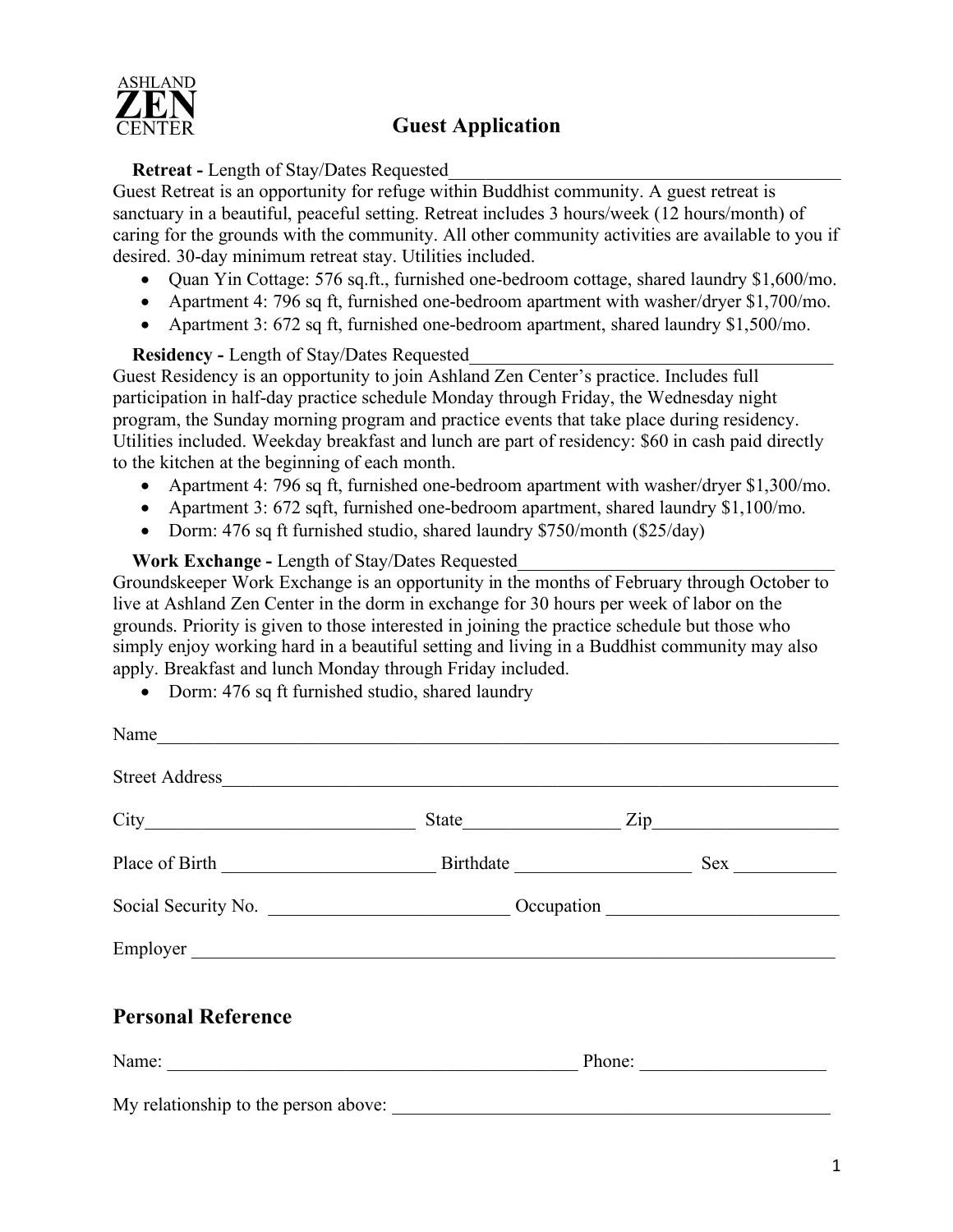# **Emergency Contact**

| Name:                                                                                               | Phone: |
|-----------------------------------------------------------------------------------------------------|--------|
| My relationship to the person above:                                                                |        |
| <b>Health Record</b><br>$\Box$ I am fully vaccinated for COVID-19. Dates of vaccination/booster(s): |        |
| $\Box$ I have health insurance. Company and Policy #:                                               |        |

### **Medications**

Please list prescription medication you are taking:

### **Personal Statement**

- 1. Please describe your previous Zen Buddhist experience or your background in any other spiritual traditions, if applicable. List your current teacher, if any, their contact information, past teacher(s) and any other relevant information.
- 2. Have you ever been a resident of a religious community? If so, give the name and telephone number of the community or organization and dates spent there.
- 3. Have you ever been convicted of a felony? If so, describe the circumstances and outcome.
- 4. Have you been under the care of a psychiatrist, psychologist, counselor, or therapist? If so, when, for how long, and what is/was the diagnosis and treatment, including any medications?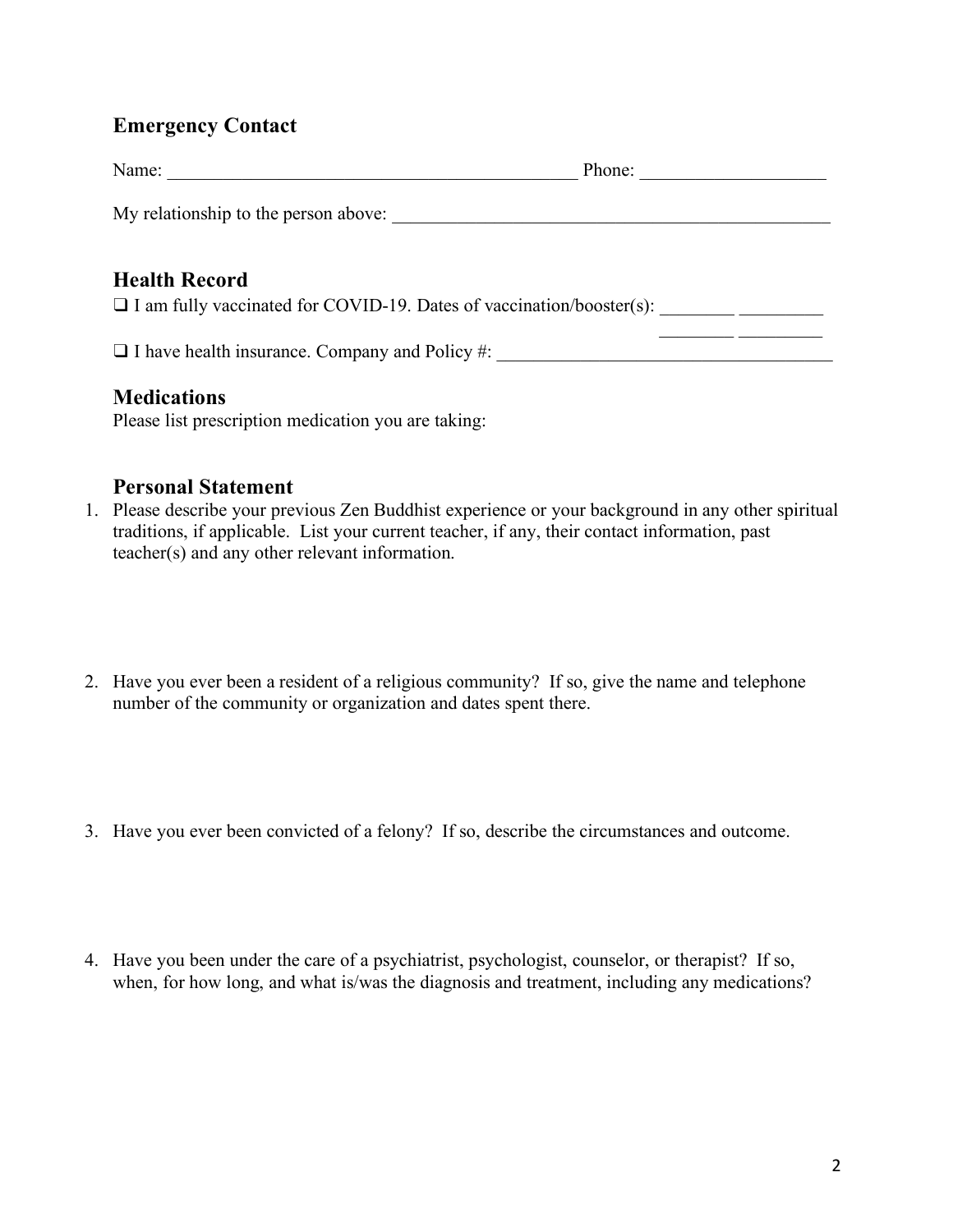- 5. Are you now receiving or have you in the last five years received medical treatment or prescription medication for diabetes, migraines, allergies, heart condition, or any other kind of physical ailment? Please describe and provide name and telephone number of current physician if presently receiving treatment or medication.
- 6. Do you have any special skills, for example, painting, sewing, carpentry, computers, gardening, maintenance? Describe.
- 7. Please describe your present home/family situation.
- 8. What are your plans after finishing this Guest Retreat or Guest Residency?
- 9. Is there anything else you would like us to know about you?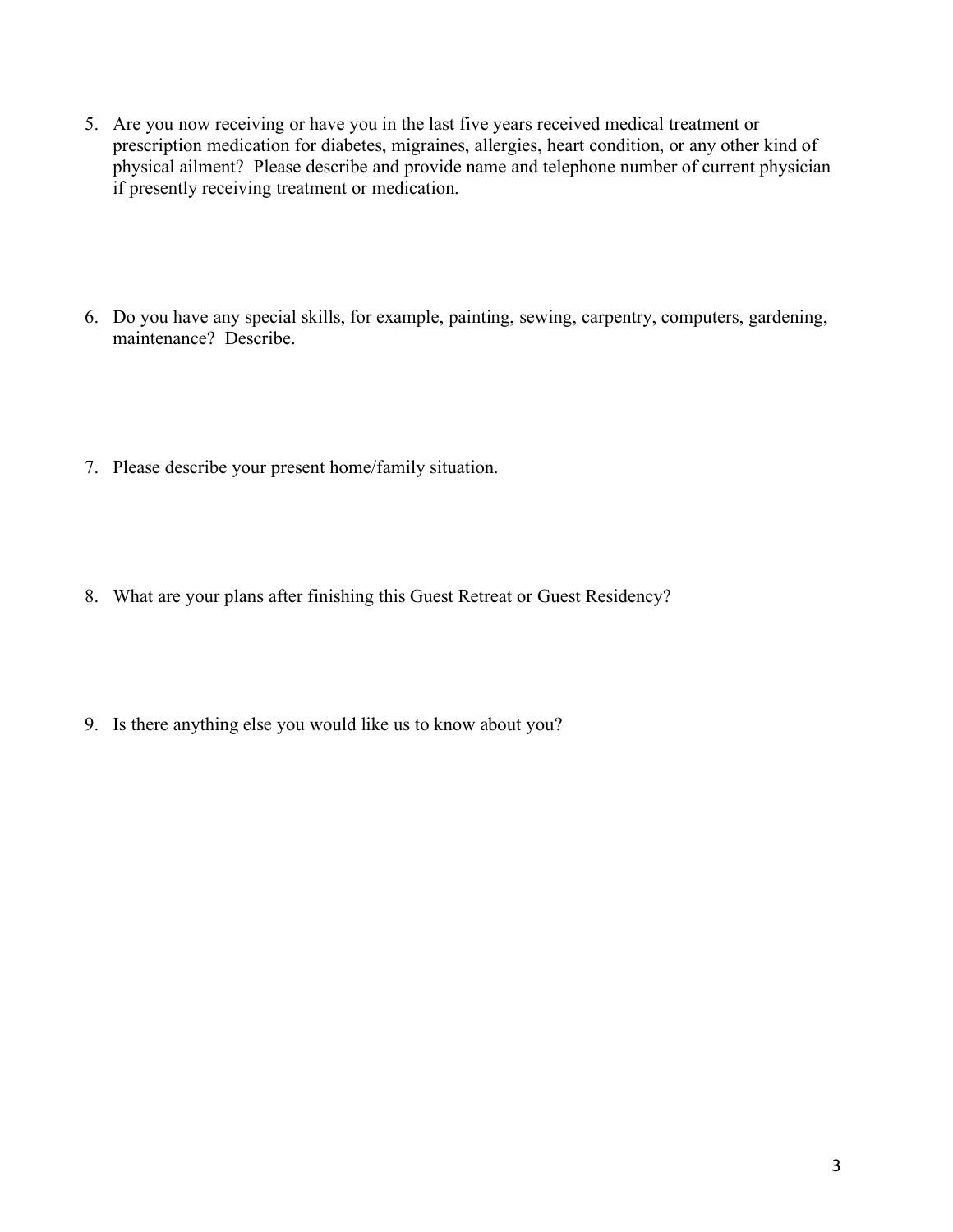## **Guest Retreat Requirements**

- 1. Keep personal and shared areas neat and clean
- 2. Live in harmony with the community, including quiet hours from 10:00 pm to 8:00 am
- 3. Refrain from recreational drug use all indoor spaces at AZC are non-smoking/non-vaping
- 4. Pay your Guest Retreat fees on time and follow the conditions of your Rental Agreement

# **Guest Residency Requirements**

Ashland Zen Center's Pure Standards of the Zen Community For over a thousand years it has been common practice for Zen temples to compose 'Pure Standards' (practical guidelines of conduct) that enable residents to live with each other in mutual respect, peace, and harmony. This is the body and mind of Zen training and practice. For a guest residency, please follow these guidelines completely and wholeheartedly.

- 1. Participate fully in the Ashland Zen Center schedule and programs. This includes halfday sittings, one-day sittings, sesshins, practice periods and scheduled samu periods. Residents who cannot maintain this commitment completely will determine, with a teacher, an individual schedule during these times.
- 2. Learn and take responsibility for filling positions such as flower offering, tea serving, etc.
- 3. Meet with a teacher once a week.
- 4. Community samu outside the schedule may include seasonal chores such as snow shoveling, gutter cleaning, berry harvesting, hand-watering, etc.
- 5. Leave all shared community space clean or cleaner than you found them. These include the laundry room, mail room, dining hall, coffee/tea bar, student kitchen(s), main kitchen, zendo, sangha room, closets (cleaning and storage), public bathrooms, kitchen pantry, shop, garage, garden shed, storage, porches and other indoor and outdoor areas used by everyone. Do not leave personal items in community space.
- 6. Be mindful and responsible for security, safety, and resources (e.g. turn down heat and air conditioner when not home, turn off lights when you leave a room, leave the heat set to 51° when you are away). Attend to trash and recycling, clean up spills, maintain supplies (toilet paper, paper towels, tissue, etc.) and participate proactively in the general upkeep of shared space.
- 7. Do not smoke or vape inside the buildings or within 10 feet of doors and windows.
- 8. Discuss medicinal drug use and all challenges you may have with drugs or alcohol with a teacher. This is not to be undertaken alone.
- 9. Participate in resident meetings and take responsibility for your part in healthy communication between residents.
- 10. Be fiscally responsible. This includes paying your Guest Residency fees on time.
- 11. Quiet hours are 10:00 pm to 8:00 am. Laundry may be done 8:00 am to 8:00 pm.
- 12. Live in a harmonious way with other residents and the sangha by honoring commitments and supporting each other's practice. This includes resolving conflicts in an appropriate